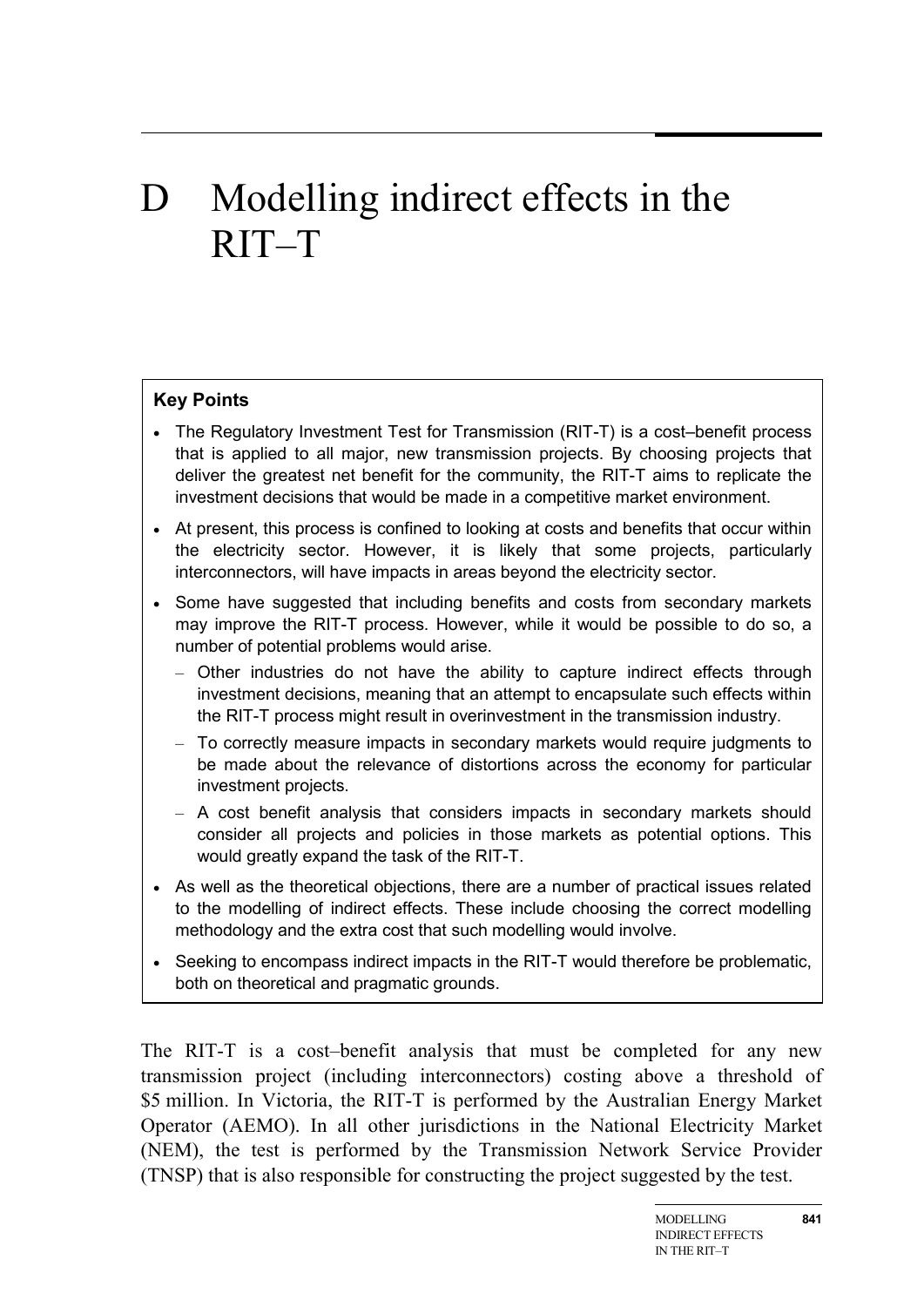As discussed in chapter 18, the aim of the RIT-T is to identify transmission investments (or any more efficient non-network options) that provide the greatest benefit to the community as measured by the sum of consumer and producer surplus. In effect, the test attempts to identify the investments that would be made were transmission projects delivered by an efficient and competitive industry.

Within the current RIT-T framework, only costs and benefits that fall on those within the electricity market can be considered. The RIT-T states that a market benefit is:

a benefit to those who consume, produce and transport electricity in the *market*, that is, the change in producer plus consumer surplus. (AER 2011, p. 4)

There has been some concern raised that constraining the RIT-T in this way may miss some important indirect or general equilibrium effects (AEMO 2011, Grid Australia, sub. 22, p. 14). This appendix examines these concerns with a view to assessing whether an attempt to include broader economic effects in the RIT-T would improve the investment process.

In this regard, there are a wide range of modelling techniques that claim to capture the 'wider benefits' of a project to society. However, several — such as multiplier analysis — have significant methodological flaws when used for this purpose. A summary of the issues involved is provided by Denniss (2012) and the Western Australian Department of Treasury and Finance (2002).

If the RIT-T were expanded to include indirect effects, it would therefore be essential that this was done in a way that avoided such flaws. The design of the model would need to be sound, such as adapting an existing, respected model, with that model applied in a structured and consistent way. But even then, as the following discussion illustrates, there would be a range of other obstacles to overcome.

### **D.1 The nature of indirect effects**

When a large transmission project is developed, the majority of costs and benefits are directly borne by those in the electricity market. For example, a new interconnector that runs between two regions:

• will lead to lower customer prices in the importing region as lower-cost generators in the source region are dispatched ahead of higher cost generators in the importing region. Prices in the exporting sector would tend to be higher, leading to closer alignment of regional prices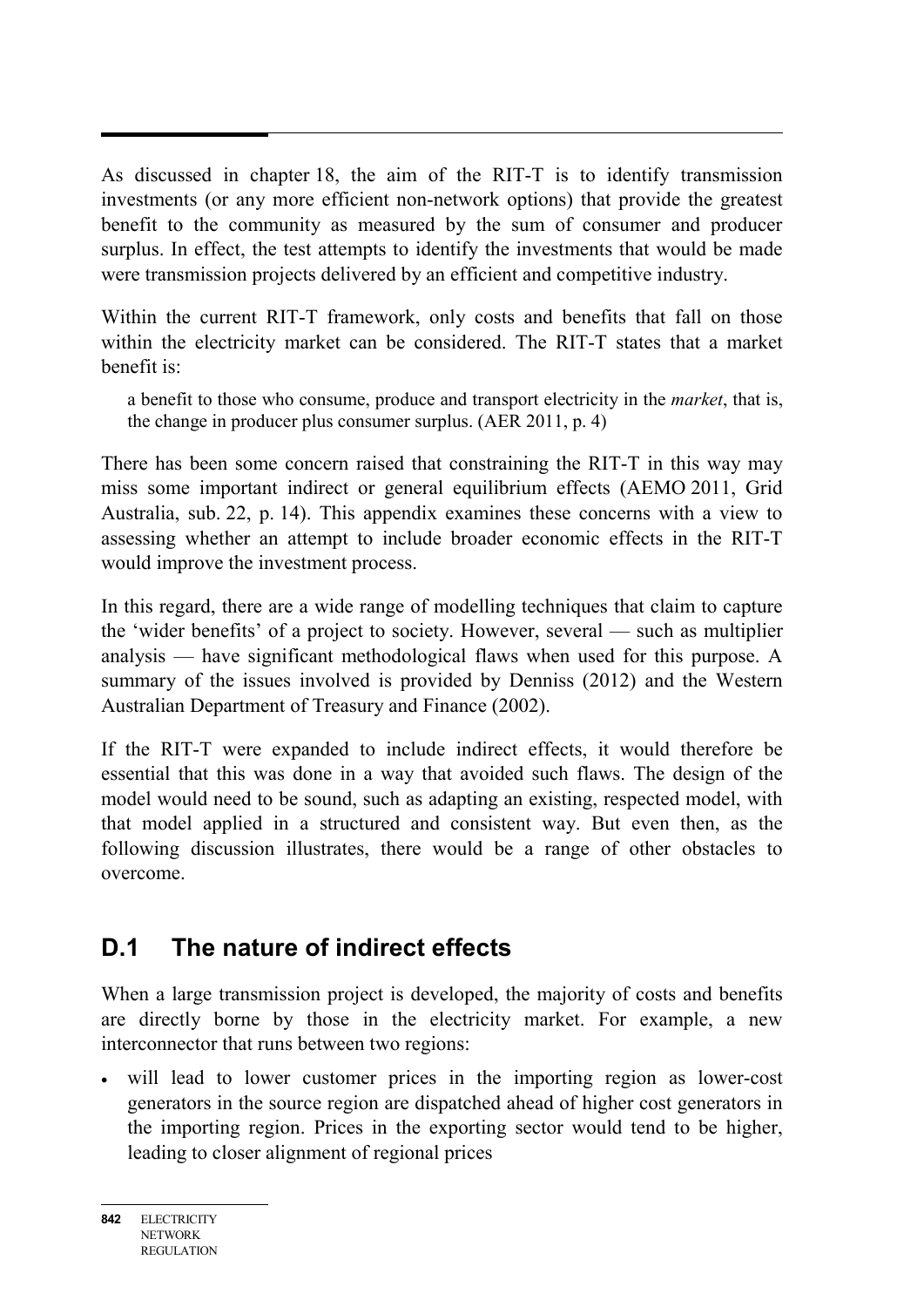- may improve the security and reliability of the electricity network. As an example, the Basslink interconnector provided Tasmania with power during its drought, and Victoria with power following the recent earthquake and floods which affected the Latrobe Valley generators in Victoria
- will improve the capacity for low marginal cost renewable generators to access customers in other regions, in turn making it easier to meet the Renewable Energy Target
- may undermine market power by generators in a particular region, and help to correct the adverse effects such power might have on efficient prices and investment.

While not always easily calculable, these 'direct' impacts are the focus of the RIT-T in its current form. However, it is likely that there will also be effects in closely related markets. For example, a major interconnector project will affect the price of goods that are produced using electricity, such as aluminium, and in turn, the prices of goods that use aluminium. As well, there will be implications for the allocation of capital and labour to industries throughout the economy, and for the makeup of imports and exports.

Such impacts have national economic welfare implications, though it is important to be careful when attempting to measure and interpret them. In some cases, outcomes that look like welfare improvements in secondary markets will already have been encapsulated in impacts in the primary market. In others cases, impacts will just be transfers between two parties, and hence have no net welfare impact. In further instances, apparent gains should be disregarded because they stem from distortions in other markets, which would be better addressed directly.

### **An example**

In a hypothetical world of perfectly competitive markets, and no other market distortions, such as taxes or externalities, it would be possible to measure the value of a new project just by looking at the costs and benefits in the primary market (Dinwiddy and Teal, 1996). The intuition behind this result is that in the secondary market, any benefit or cost that is observed will have already been accounted for by changes in prices in the primary market.

This serves to illustrate how easy it can be to double count benefits when looking at the effects of policies and projects in related markets. For example, in the aforementioned case of a transmission investment that lowers electricity prices for the aluminium industry, it is tempting to treat the lower prices and incremental activity that ensues in the aluminium industry as an additional benefit of the reform.

**843**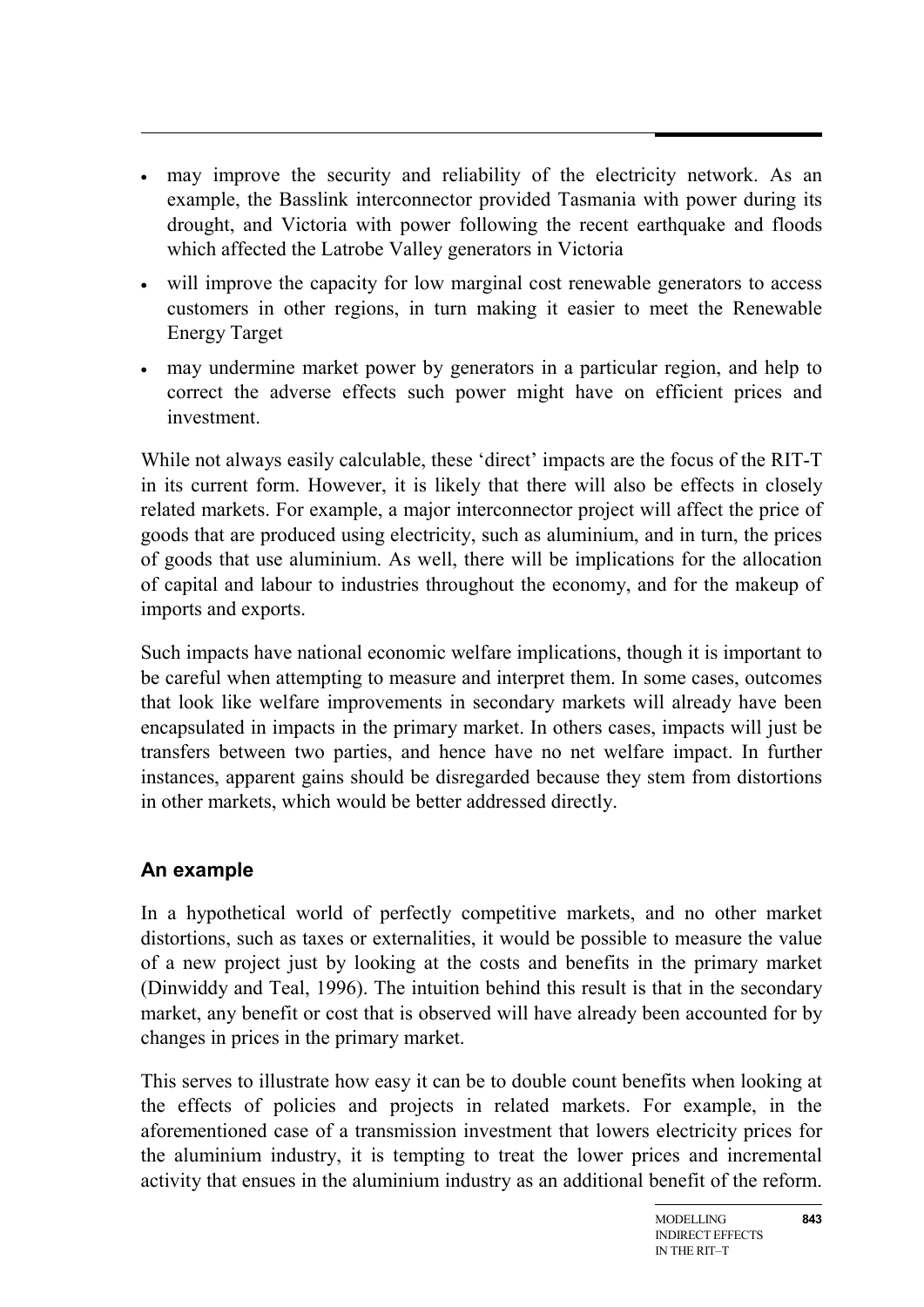However, these benefits have already been considered as consumer surplus in the electricity industry.

### **Adding some more realistic assumptions**

The above result only holds when there are no distortions present in the economy. However, when this (unrealistic) condition is not met, impacts in other markets will have welfare implications. For instance, in the case of a transmission investment that lowers the price of electricity that is discussed previously, the introduction of a tax to the aluminium industry that lowers the output in that market below the efficient level will have welfare effects that will influence investment decisions in the electricity market.

As shown in figure D.1, if the new project results in a lower cost of electricity and increases output in the aluminium market from  $q_0$  to  $q_1$ , this will increase the sum of consumer and producer surplus by an amount equal to the shaded area.

In reality, most markets in the economy have some distortion that pushes the market price away from the shadow price — which is the real resource cost of production. These distortions include:

- taxes, subsidies and any inefficient regulations
- externalities, like pollution
- non clearing markets, such as unemployment in the labour market
- the inefficient use of market power.

Importantly, these distortions do not have to occur in the markets directly affected by an investment or policy change. A distortion in one market will flow through to closely-related markets, whether they are substitutes, compliments or used as inputs in a production process. As a result, secondary impacts will have real welfare effects in most cases.

However, as the next sections explain, it is not necessarily clear such effects should be counted as a benefit in investment proposals.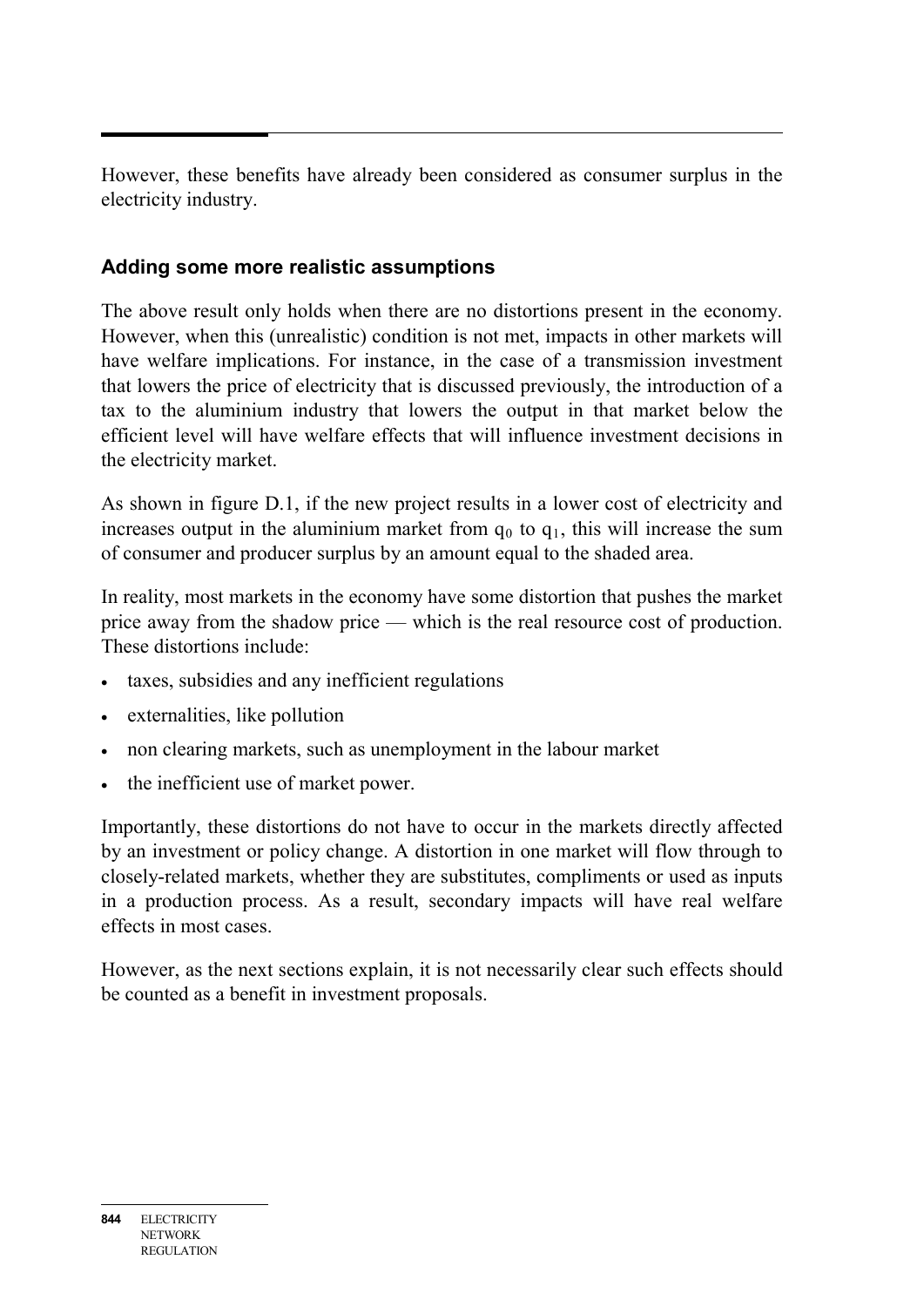

# **D.2 Including indirect effects in a cost–benefit framework**

While investments may have impacts that occur in secondary markets that are not captured by investors or consumers in the primary market, it would still be problematic for the RIT-T to attempt to incorporate such effects. Here again, the case of a transmission investment benefiting an inefficiently taxed aluminium sector is illustrative.

A RIT-T that only considered the direct costs and benefits attaching to the investment would result in  $q_0$  of electricity being consumed at a price of  $p_0$ . However, if the benefits of offsetting the tax distortion in the aluminium market were included in the calculus, the optimal outcome would be to offer more electricity at a lower price  $(p_1, q_1)$ , notwithstanding the welfare loss that would arise in the electricity sector (figure D.2).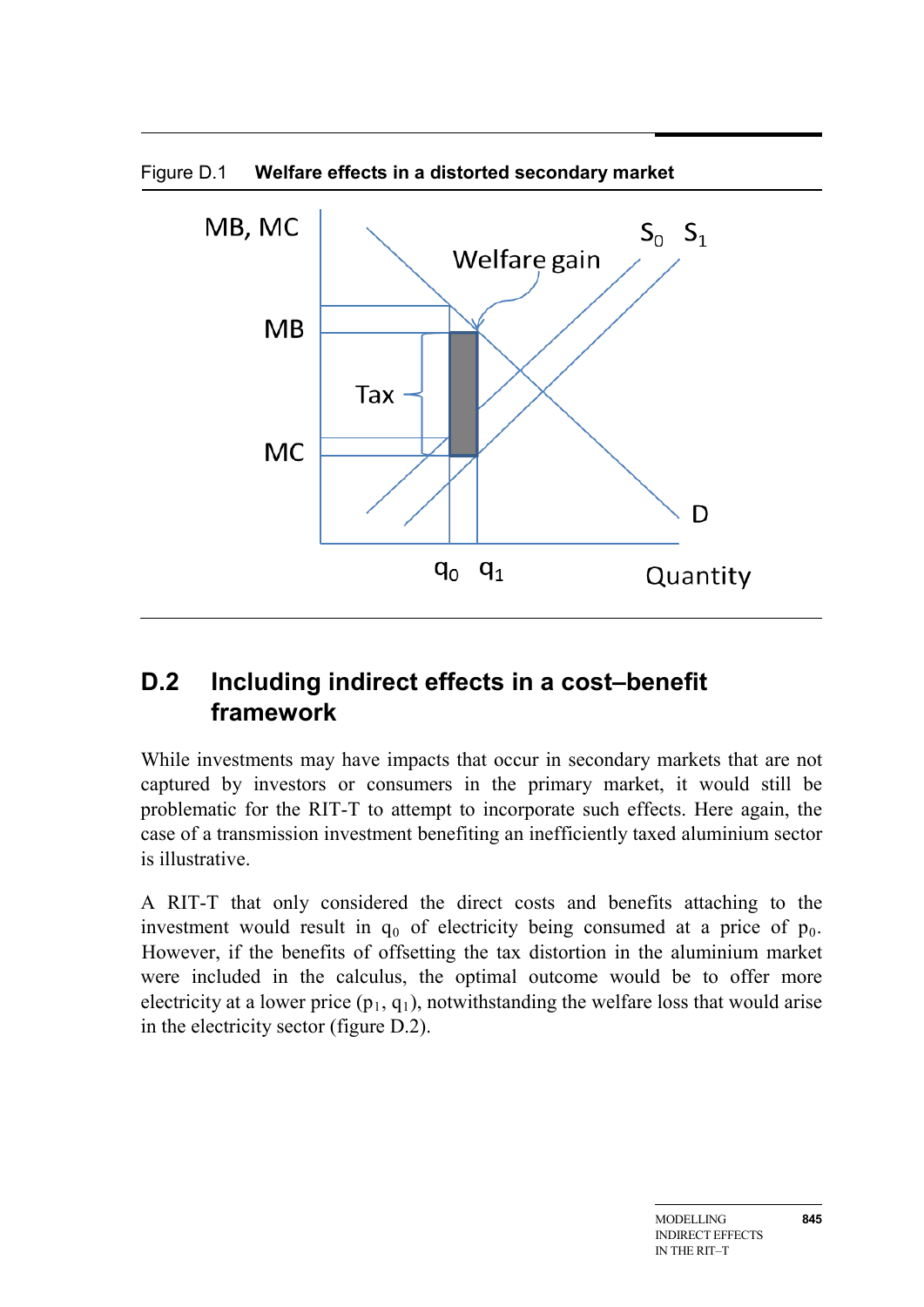

#### Figure D.2 **Welfare impacts in secondary markets**

However, it is far from clear that seeking to encompass such effects in RIT-T decisions would, in practice, improve investment decision making.

- It would require the evaluation of all projects and policies in the economy simultaneously. For instance, in the example above, it may be better to address the tax in the aluminium market directly rather than through 'second best' investments in the transmission industry.
- Firms in other industries cannot capture benefits that occur in secondary markets, and therefore will not consider them when making investment decisions. As such, the inclusion of indirect effects in the RIT-T may create a bias towards investment in transmission.
- In order to perform this type of assessment it would be necessary to make judgments about the magnitude of distortions in the economy, and in some cases, value judgments about the policy relevance of externalities. It is highly unlikely that a TNSP or AEMO would be best placed to make this decision.

The Commission considers that these limitations are by themselves a sufficient reason to justify limiting the costs and benefits encompassed in the RIT-T to the electricity market. However, there are also a number of practical constraints that lend further weight to this position.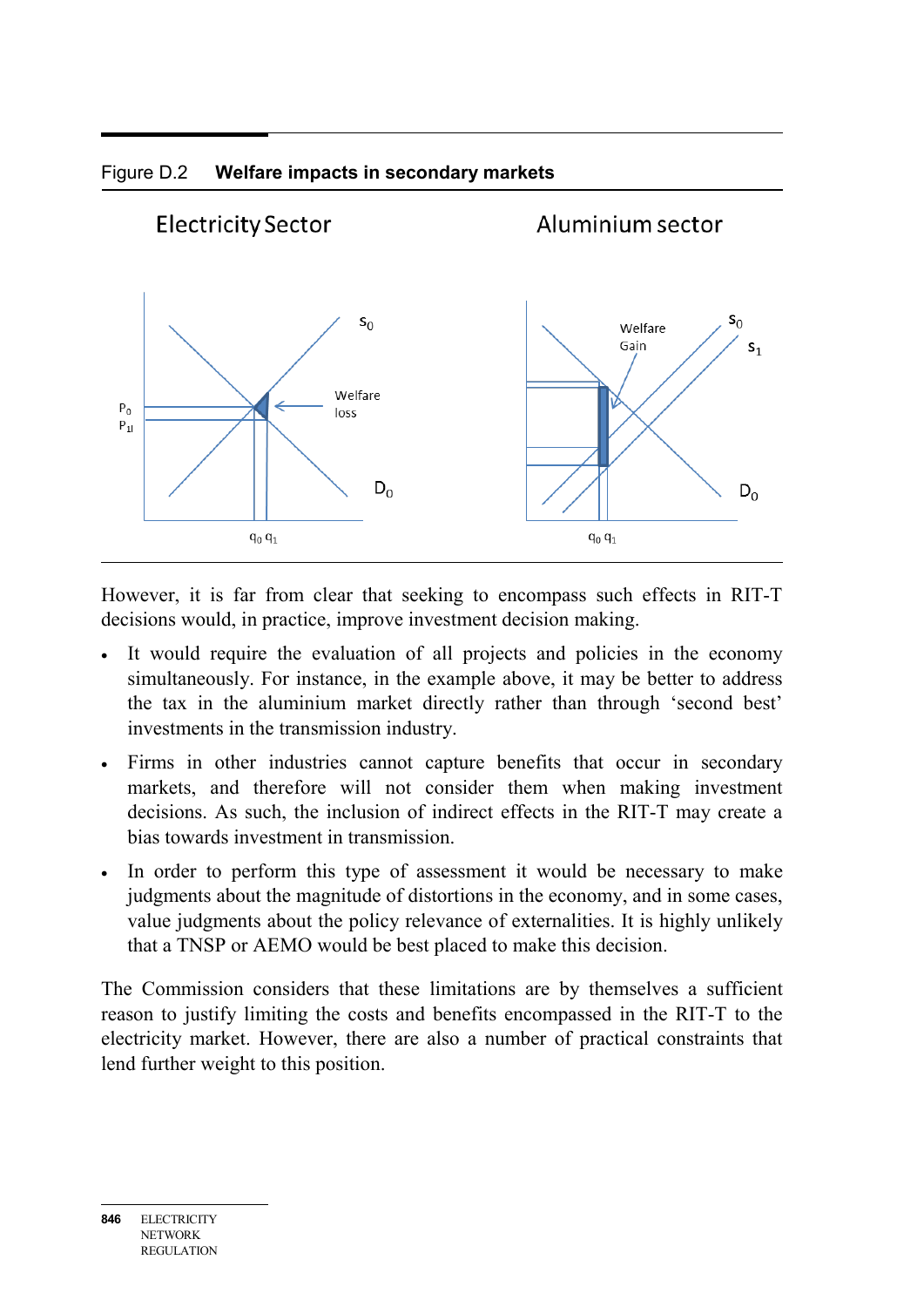## **D.3 Calculating indirect effects in practice**

The indirect impacts of a project can be assessed using a range of analytical techniques, each of which has strengths and weaknesses.

### *Extending the partial equilibrium analysis*

One option to assess indirect effects within the RIT-T framework would be to extend the partial equilibrium analysis to closely related sectors of the economy. This would be reasonably simple in principle, as it would extend the existing framework to look at other 'important' sectors, without needing to model the entire economy. Nevertheless, it would require judgment about which related markets were sufficiently important, and information about the characteristics of those markets (such as demand and supply elasticities).

Another way of extending the partial equilibrium analysis would be to employ shadow prices in the cost–benefit framework. Shadow prices describe the value of a good where a market price is either not available or is a bad estimate of the true value of the good. However, as the discussion of the application of shadow prices to labour costs in box D.1 illustrates, it can be difficult to determine the 'correct' shadow price.

#### Box D.1 **The shadow price of labour**

The shadow price of labour is the opportunity cost of using this resource. Hence for a proposed investment in a transmission project, the shadow price would reflect what the employees involved would do if the project did not go ahead. If it is assumed that the labour market will always return to a certain level of unemployment, then new projects will not employ any additional staff at an economy wide level. In this case, the correct shadow wage would be the market wage of that worker. On the other hand, if in the absence of the project the worker would be unemployed, the shadow wage should be lower.

While there are a range of opinions on the 'stability' of the aggregate unemployment level, it should be noted that the Department of Finance and Deregulation (Commonwealth of Australia 2006, p. 40) recommends that unless a compelling reason can be found to suggest otherwise, it should be assumed that labour markets are fully employed. This would imply that the market wage is the appropriate shadow wage, as is currently the case in the RIT–T.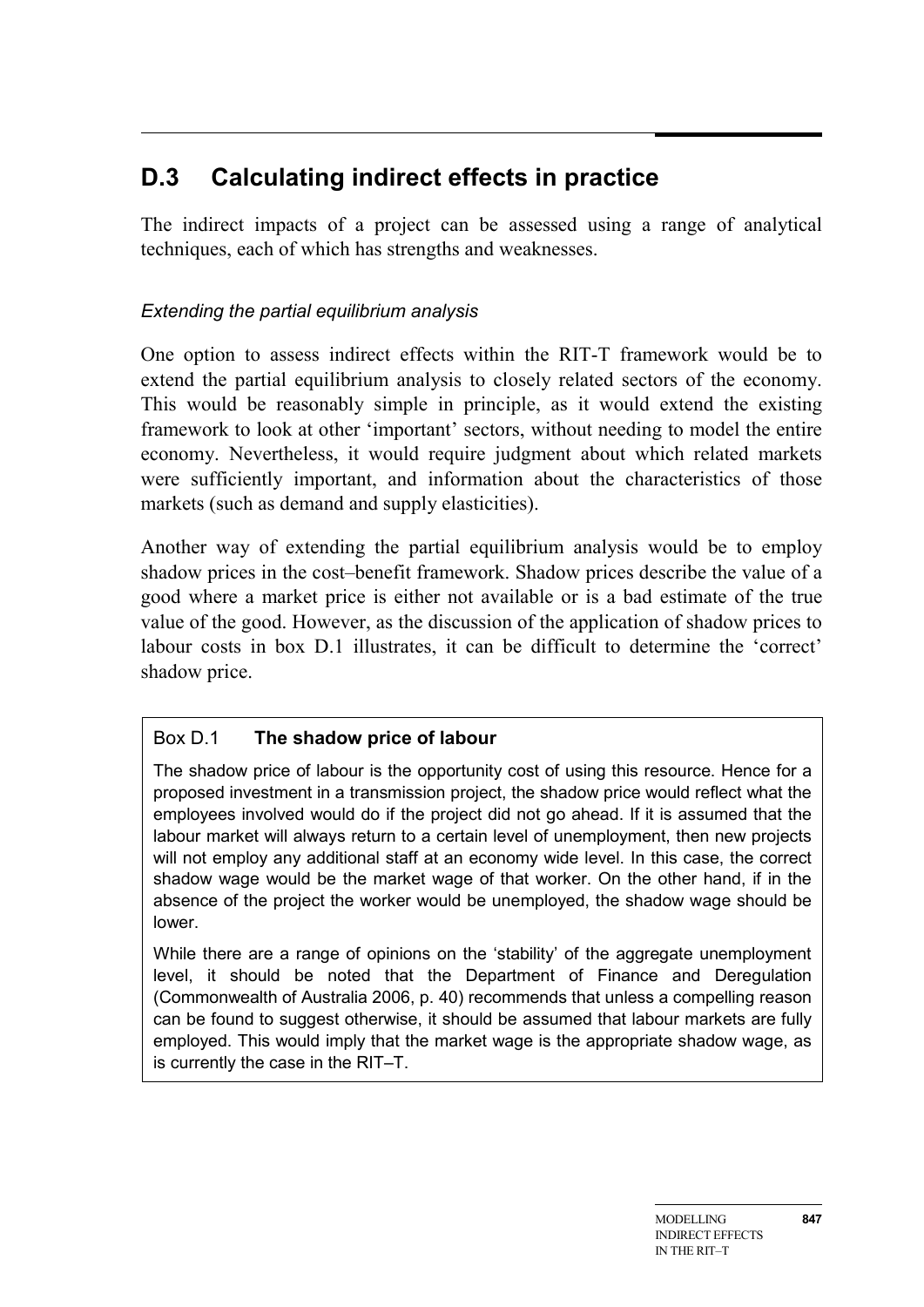### *Incorporating a general equilibrium model*

Another option is to use a Computable General Equilibrium (CGE) model. These models comprise a set of equations that represent a stylised version of the economy. They include a large amount of information about the tax and transfer system, as well as links between related markets. Importantly, these models are calibrated to allow for quantitative estimates of a range of changes in the economic environment to be made.

CGE models have many advantages for testing the impacts of government policies, such as tariff changes, and policies that increase productivity. However, they are less suited to modelling the impacts of individual commercial investments. Such modelling would usually require finer level detail, which would be difficult to incorporate into the model, and would typically rely on credible assumptions rather than empirical data.

It is also unclear which welfare measure would be used in choosing between projects when using a CGE approach. While the existing RIT-T uses the sum of consumer and producer surplus to differentiate projects, CGE models usually calculate monetary measures such as Gross Domestic Product or Gross National Income.1 While in principle CGE models could be adapted to calculate a surplus-based welfare measure, this feature is not currently available in the standard models. (Forsyth 2010, and Layman n.d)

#### *Costs involved*

All of the options discussed above will add complexity to the modelling exercise and, as a result, will increase the cost of the modelling. These costs would fall not just on the party responsible for preparing the RIT-T, but also on anyone who wants to interpret the results. As such, adoption of an extended modelling approach could have the potential to limit the involvement of interested third parties in the RIT-T process.

#### *How big will the effects be?*

The extent to which inclusion of indirect effects would alter the results of individual assessments within the RIT-T process is an empirical issue. Nevertheless, there are

 $\overline{a}$ 

<sup>&</sup>lt;sup>1</sup> There is a strong relationship between consumer and producer surplus and measures such as GDP and GNI. GNI is the better welfare measure of the two and has been used previously by the commission for this purpose. For a further discussion of these welfare measures see McClosckey (1985).